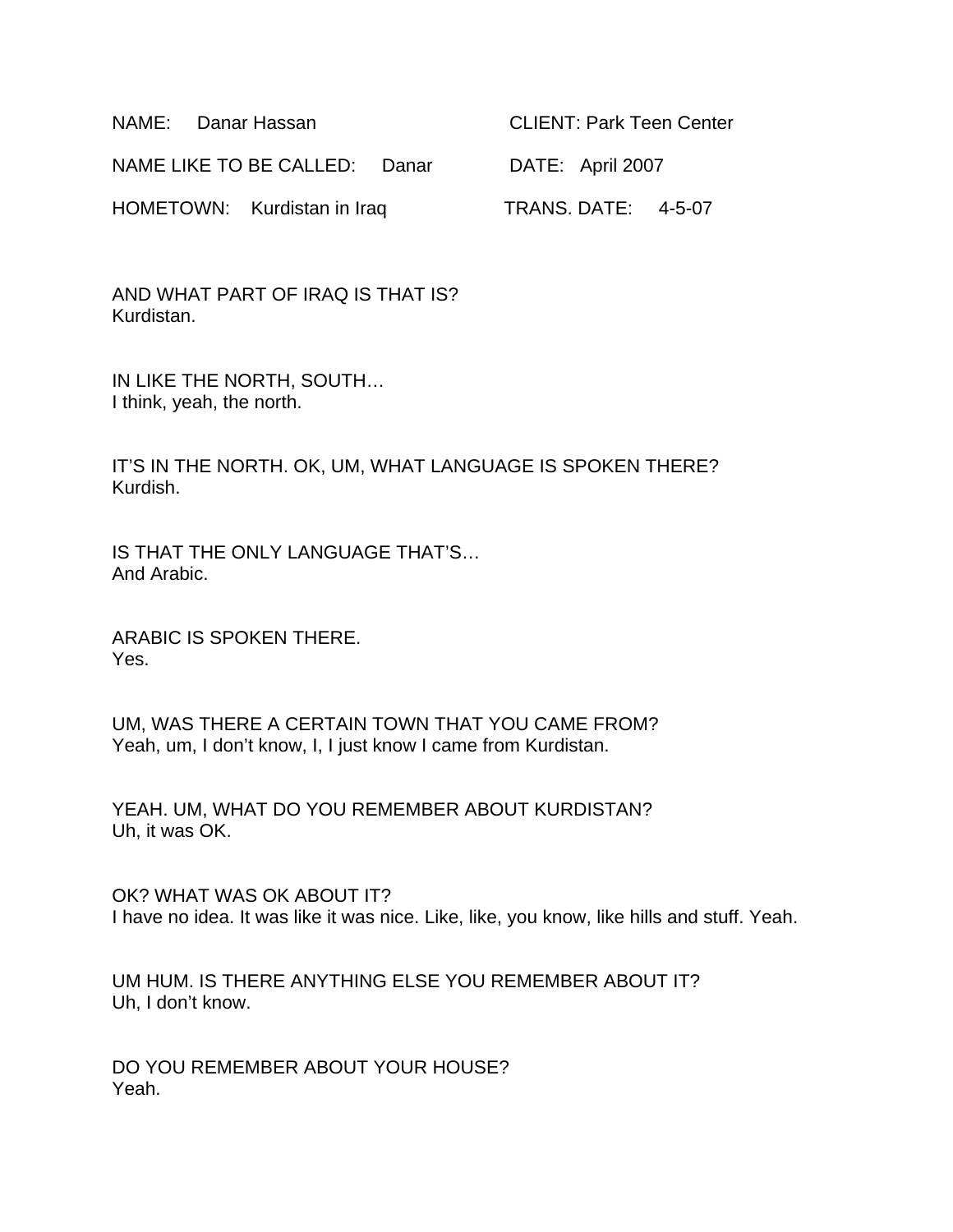WHAT WAS THAT LIKE? Well, my grandpa and grandma's house weren't that good, but our house was… Like their house was like crappy. But ours was like, you know… Cause, you know, my dad was rich there. So ours was nice, nice… but our grandma and grandpa's house were like, you know, made out of, I don't know, crap. (smile)

(SMILE) AND SO, UH, WHAT MADE THEIR HOUSES DIFFERENT FROM YOURS? WAS IT SMALLER? Um, yeah, it was smaller.

HOW BIG WAS YOUR HOUSE? I don't know, like two floors. It was like a really good house.

UM, WERE THEY DIFFERENT FROM AMERICAN HOUSES AT ALL? Yeah.

HOW WERE THEY DIFFERENT? Um, they are usually smaller and made from different stuff; bricks and, yeah. And there is not like a lot of electricity.

DID YOU GUYS HAVE, UM, LIKE YOU GUYS HAD ROOFS? Yeah.

WAS EVERYBODY CONNECTED, LIKE…

Some, yeah, some houses were like that they only had like two rooms. Like there was a, the living room they probably kept, counted as a room. But some, you know, the smaller houses, they have like two rooms and probably, they didn't even, some houses didn't even have running water.

REALLY? Yeah.

DID YOUR GRANDPARENTS?

Uh, they, they, they didn't have running water, but they had like this thingy for water.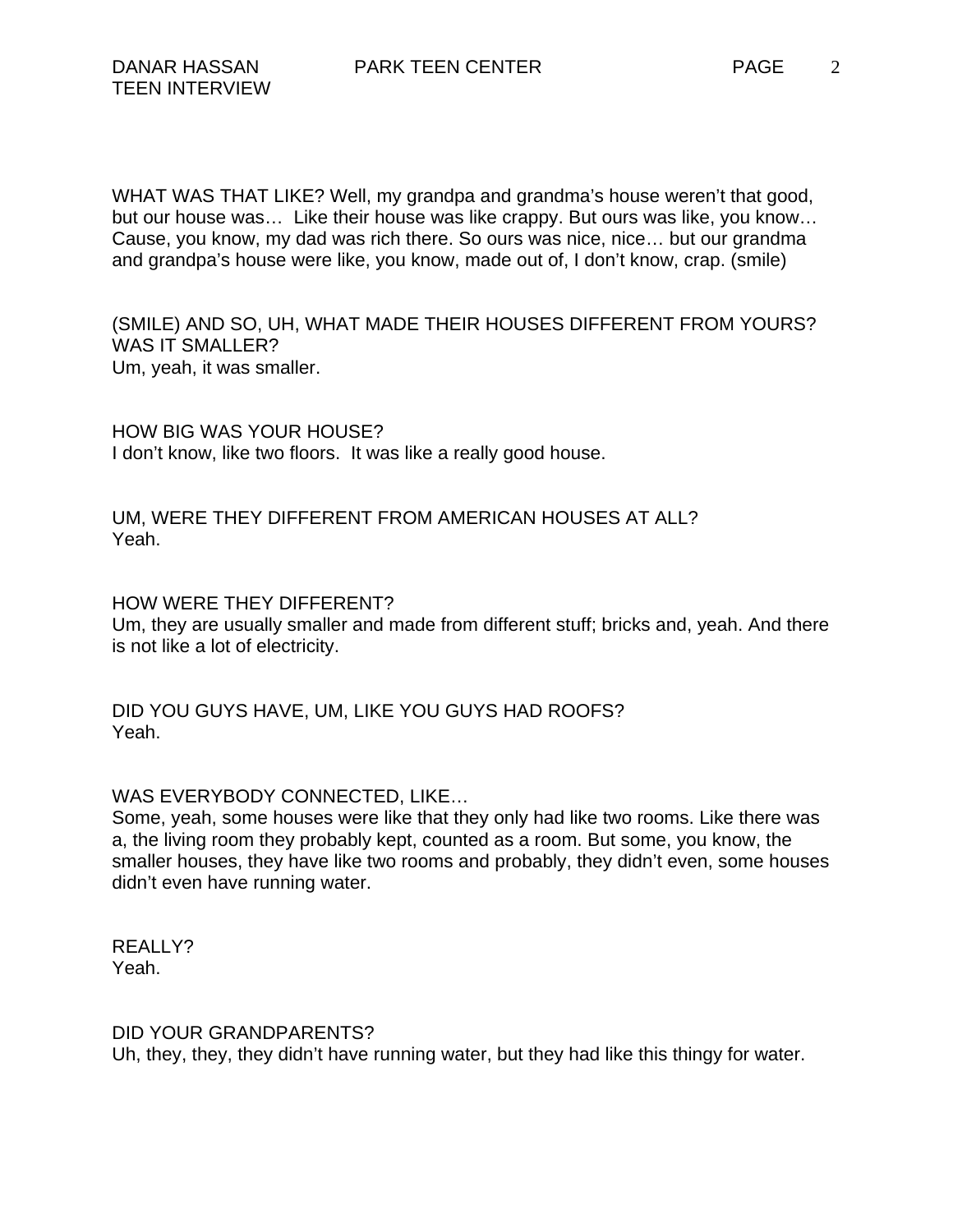LIKE A WELL OR PUMP? No, just like this huge…

## TANK?

Yeah. And then you pump the water out. Yeah.

OK, AND DID YOU GUYS HAVE RUNNING WATER? Yeah. Yeah.

DID A LOT OF PEOPLE NOT HAVE RUNNING WATER? Like half and half.

YEAH. Yeah.

SO YOU WERE ONE OF THE LUCKY ONES WITH RUNNING WATER. UM, HOW MANY FAMILY MEMBERS LIVED WITH YOU? Um, like ten.

## TEN FAMILY MEMBERS?

Yeah. But we, uh, cause, you know, our house was like two floors. (UM HUM) Not like, you know, not like upstairs, downstairs, but like two floors. And so, um, my grandma and grandpa on my mom's side lived there. And my dad's side they lived somewhere else. Yeah.

SO TWO FLOORS, BUT NOT… Like each floor had like three rooms in it. Like it was…

WAS IT ON TOP OF EACH OTHER? Yeah. It was like, you know, how ho-, motels are? (UM HUM) Yeah.

OK, SO IT WAS ON TOP OF EACH OTHER, AND THEN EACH FLOOR HAD… (yeah) AND THEY WERE CONNECTED. Yeah. And had a garden and everything.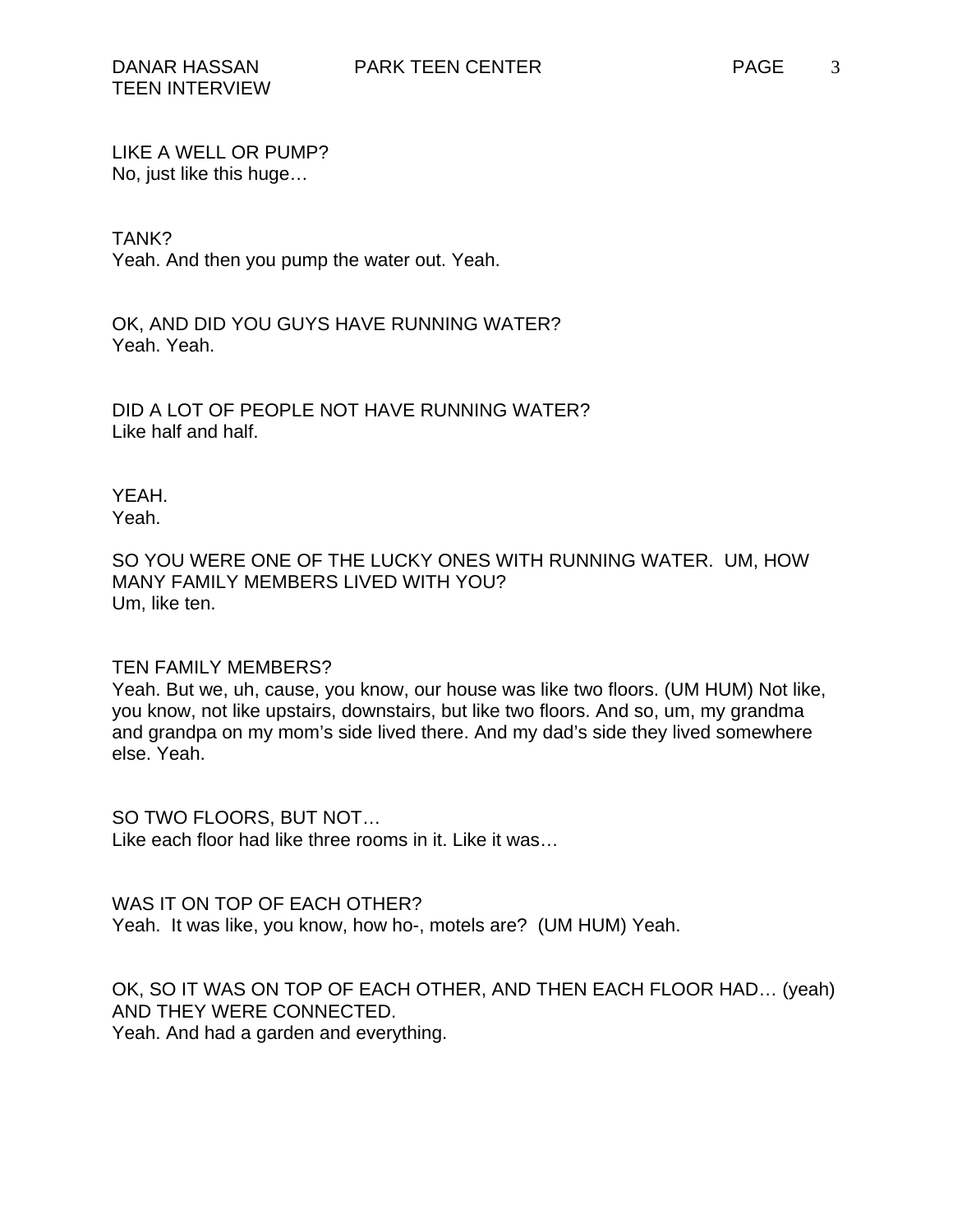YOU HAD A GARDEN? Yeah. On- like, only some people had gardens.

DID YOU GUYS HAVE A GARDEN? Yeah. Cause my dad was super rich. Yeah. I'm just saying…

YEAH? Yeah.

SO THAT MUST HAVE BEEN NICE, HUH? Yeah.

WHAT WAS THE MAIN MEANS OF TRANSPORTATION? SO IF YOU WANTED TO GO FROM TOWN TO TOWN OR… Taxi. Taxi.

IT WAS TAXIS? Yeah. They didn't really have that much cars. So it's either taxi… Yeah.

DID YOU GUYS RIDE BIKES OR… Yeah, they, we usually walked or took taxis. (YEAH) If it was farther, taxis, but if it was like short, walking.

HOW BIG WAS THE TOWN? It was like Lincoln.

IT WAS ABOUT THE SIZE OF LINCOLN? Yeah.

SO THAT'S A GOOD SIZE TOWN. Yeah.

UM, WHAT ELSE CAN YOU TELL ME ABOUT TH E TOWN? Um, there was a lot of parks. Uh, some places were dirty. Uh, there was a lot of farming.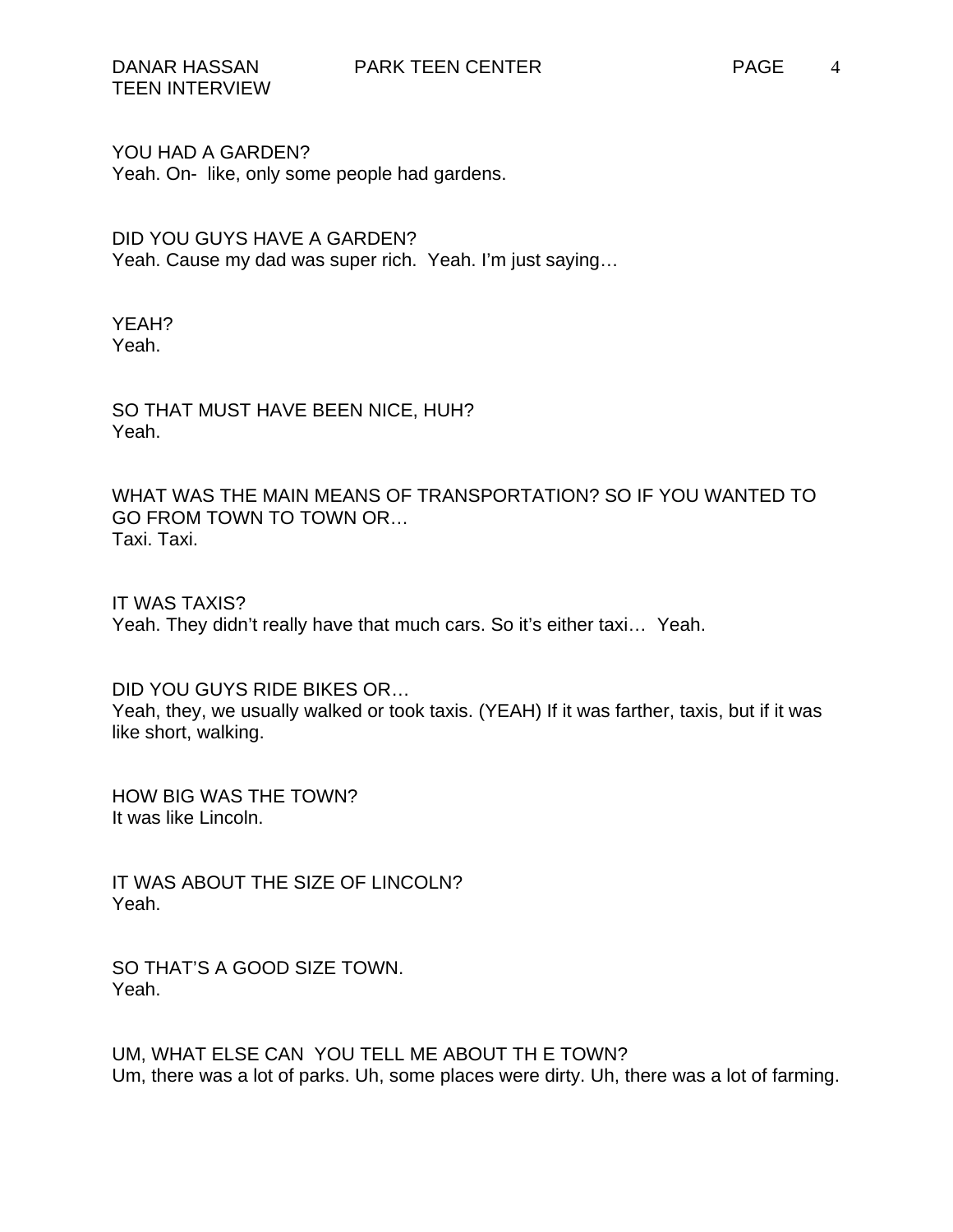DID YOU GUYS HAVE A FARM WITH ANIMALS OR ANYTHING? No. But the place, my grandpa had like cows and stuff, but we had like only chickens. Just like small stuff. (YEAH. UM,…. ) My grandpa had like, you know, a farm, farm. But just like he had like two cows and a couple chickens and stuff.

HOW FAR AWAY DID THEY LIVE?

Uh, like each of them lived like some, some areas are like connected. They're like connected, like every house, not even the yard. But some areas are like from here to there, you see that brick right there?

SO MAYBE LIKE 100 YARDS? YEAH. AND THEY HAVE, THEY HAVE HOUSES. SO THEY ACTUALLY LIVED VERY CLOSE TO YOU.

Yeah. (AND SO YOU…) No, if you're like, you know, where we lived, it was all close together. (UM HUM) But the yard, but if you lived out there, it was farther from each other. But if you started at some other places that were like not even good like, like farm places.

SO HOW LONG WOULD IT TAKE YOU TO GET FROM YOUR HOUSE TO YOUR GRANDPARENTS HOUSE? Um, if we walked, like 20 minutes. But if we took a taxi, like five minutes.

YEAH. WHAT OTHER RELATIVES LIVED THERE? Uh, my, everybody.

EVERYBODY. COUSINS, AUNTS, UNCLES, THEY ALL LIVED THERE. YEAH. THAT MUST HAVE BEEN FUN. UM, WHEN YOUR PARENTS TALK ABOUT LIVING IN IRAQ, KURDISTAN, RIGHT? (yeah) ARE THE STORIES MAINLY POSITIVE OR NEGATIVE?

Uh, it's half and half. But they don't wanta go back right now because of the war. (UM…) But, uh, cause, you know, all our family is there.

YEAH. SO, UH, WHAT ARE SOME OF THE POSITIVE THINGS THAT THEY TELL YOU ABOUT?

Uh, it's a nice place to live, but, uh, things are cheap. Uh, uh, I don't know… But there's not really good jobs there. If you're lucky you have a job.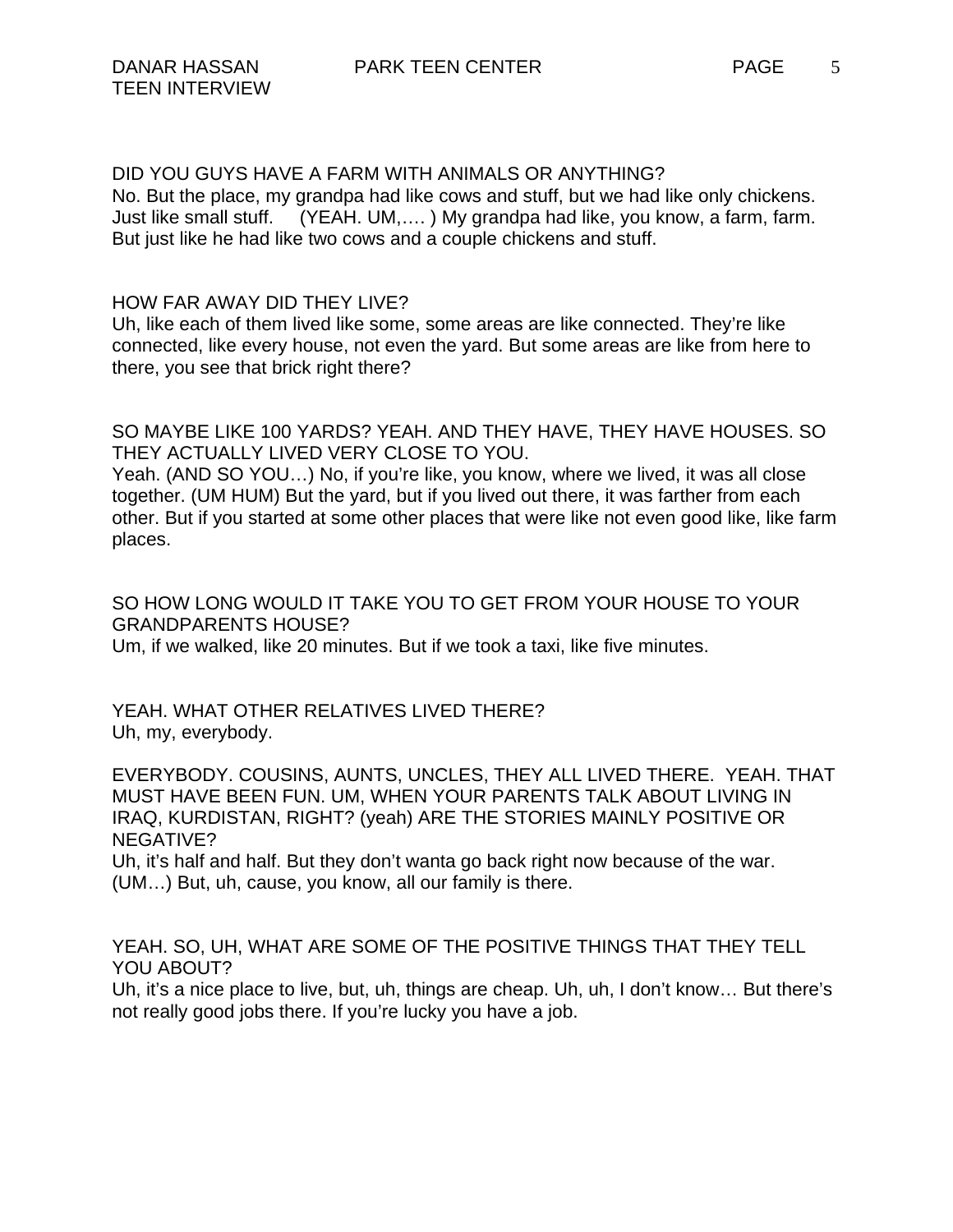YEAH, LIKE YOUR DAD, HE WAS LUCKY. Yeah. But he sold cars, that's what. (OH) Like, you know, he took cars from like different countries, bring them back, yeah.

OH, OK. UM, WHAT ARE SOME OF THE BAD STORIES, THE NEGATIVE STORIES THAT THEY TELL? Um, a lot of people dying and stuff like that.

YEAH? Yeah.

ANY OF YOUR RELATIVES, DID THEY TELL STORIES? Uh, um, I don't know. I, I haven't been back for a long time. So I don't really know.

YEAH. UM, WHY DID YOUR FAMILY DECIDE TO MOVE? WHAT STORIES DID THEY TELL YOU ABOUT MOVING? Um, cause I think back then there was a war going on between like the Kurdish and the Arabic for land. So there were a lot of (inaud) and stuff.

SO YOUR DAD WANTED TO (yeah) THE FAMILY TO ESCAPE VIOLENCE. Yeah..

UM, HOW OLD WERE YOU WHEN YOU MOVED? Four.

YOU WERE FOUR? Yeah.

AND WHAT DID YOU, WHAT DO YOU REMEMBER ABOUT… We like left everything. We sold everything and stuff like that.

WHAT DID YOU KNOW ABOUT AMERICA BEFORE YOU CAME? Uh, it was a good place. Yes.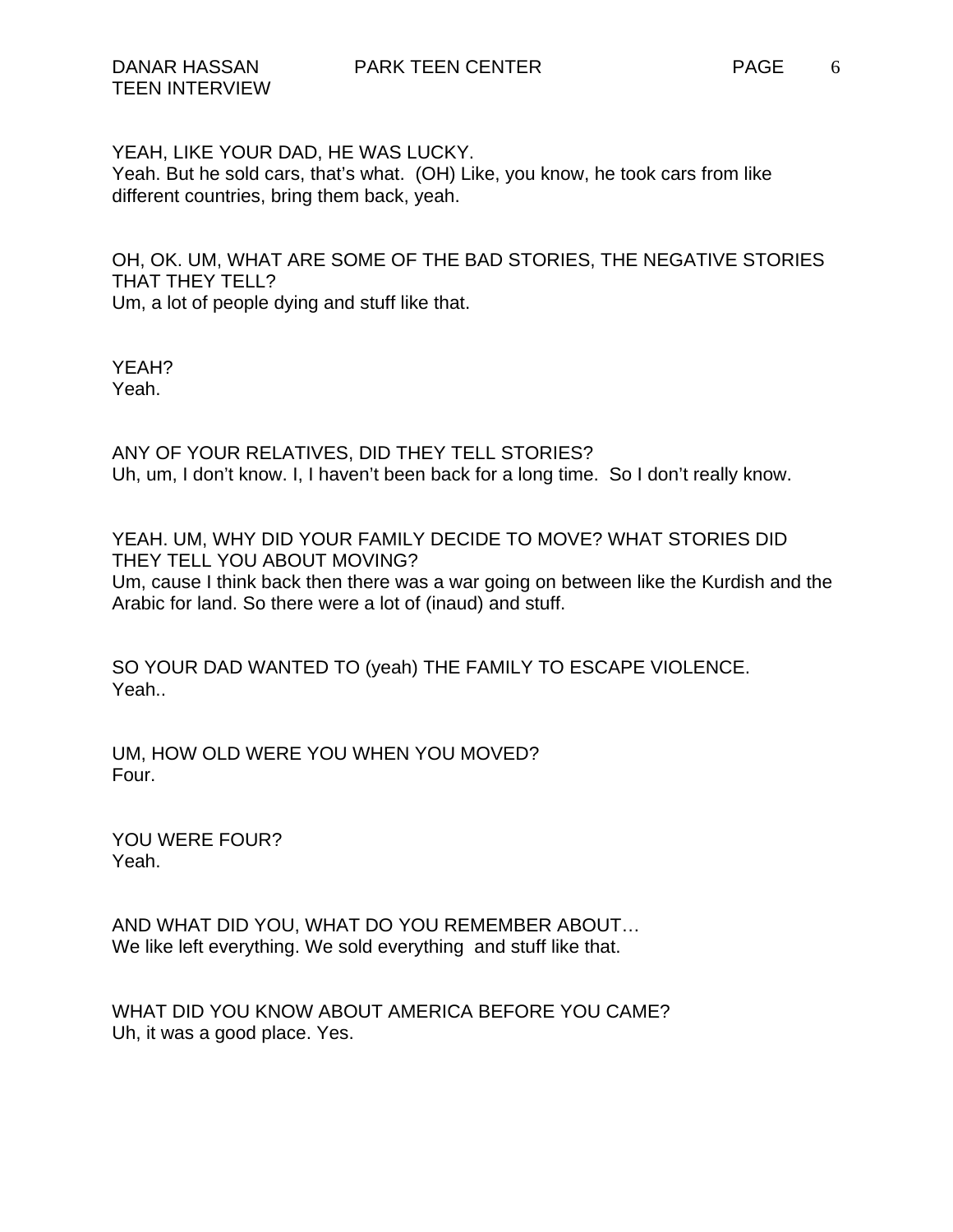YEAH? Yes.

DID, UH, DID YOUR PARENTS TELL YOU ANYTHING ABOUT AMERICA BEFORE YOU CAME? I was four.

SO THEY DIDN'T REALLY TALK A WHOLE LOT ABOUT IT. Yeah.

UM, DID YOUR PARENTS TALK ABOUT THE EDUCATION THEY GOT IN IRAQ? Yeah. Most people didn't pass like high-, like  $8<sup>th</sup>$  grade. Yeah.

DID YOUR PARENTS GO TO SCHOOL? Yeah.

AND WHAT GRADE DID THEY FINISH? My dad finished high school. But my mom, like, I don't know, young.

YEAH? Yeah.

DID YOUR MOM TELL YOU WHY SHE DIDN'T GET A CHANCE TO FINISH SCHOOL? Cause my mom, my dad, you know, my grandpa, (UM HUM) she, he wanted her to work on the farm and stuff. (OH) And like take care of the kids. (YEAH)

AND WAS IT, DOES YOUR DAD TALK ABOUT, UM, HOW IMPORTANT IT WAS TO FINISH HIGH SCHOOL FOR HIM? Yeah.

WHAT DOES HE TELL YOU ABOUT THAT? Like cause you, you would get a better life.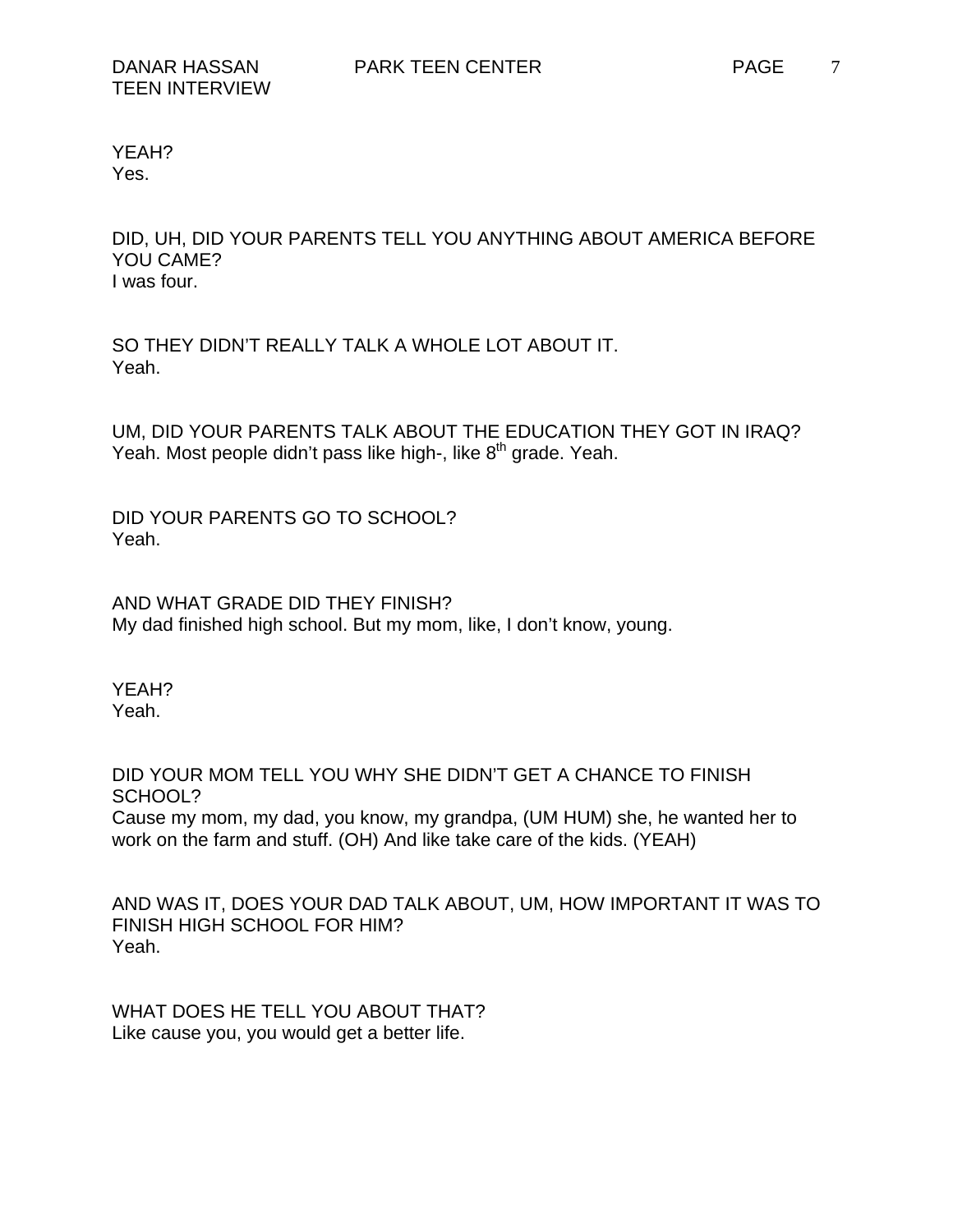DID YOUR GRANDFATHER FINISH SCHOOL? I don't know.

UM, WHAT DO YOU REMEMBER ABOUT THE TRIP? When I went back?

NO, COMING HERE. Oh.

DO YOU REMEMBER MUCH ABOUT.. Yeah, I just remember going to New York before we came here.

YEAH? Yeah.

DO YOU REMEMBER THE PLANE RIDE? Yeah. I don't remember it, but I know what plane rides are.

YEAH, YEAH. UM, WHERE HAVE YOU LIVED HERE SINCE YOU'VE BEEN IN AMERICA? Lincoln, New York and Lincoln.

HOW LONG WERE YOU IN NEW YORK FOR? For like, uh, one month.

JUST A MONTH. Yeah.

DID YOU HAVE FAMILY THAT YOU STAYED WITH THERE? Yeah. We had some people that came with us.

UM HUM. UH, WHAT BROUGHT YOU GUYS TO LINCOLN? WHY DID YOUR PARENTS COME TO LINCOLN? Cause, uh, they, you know, they just chose places for people.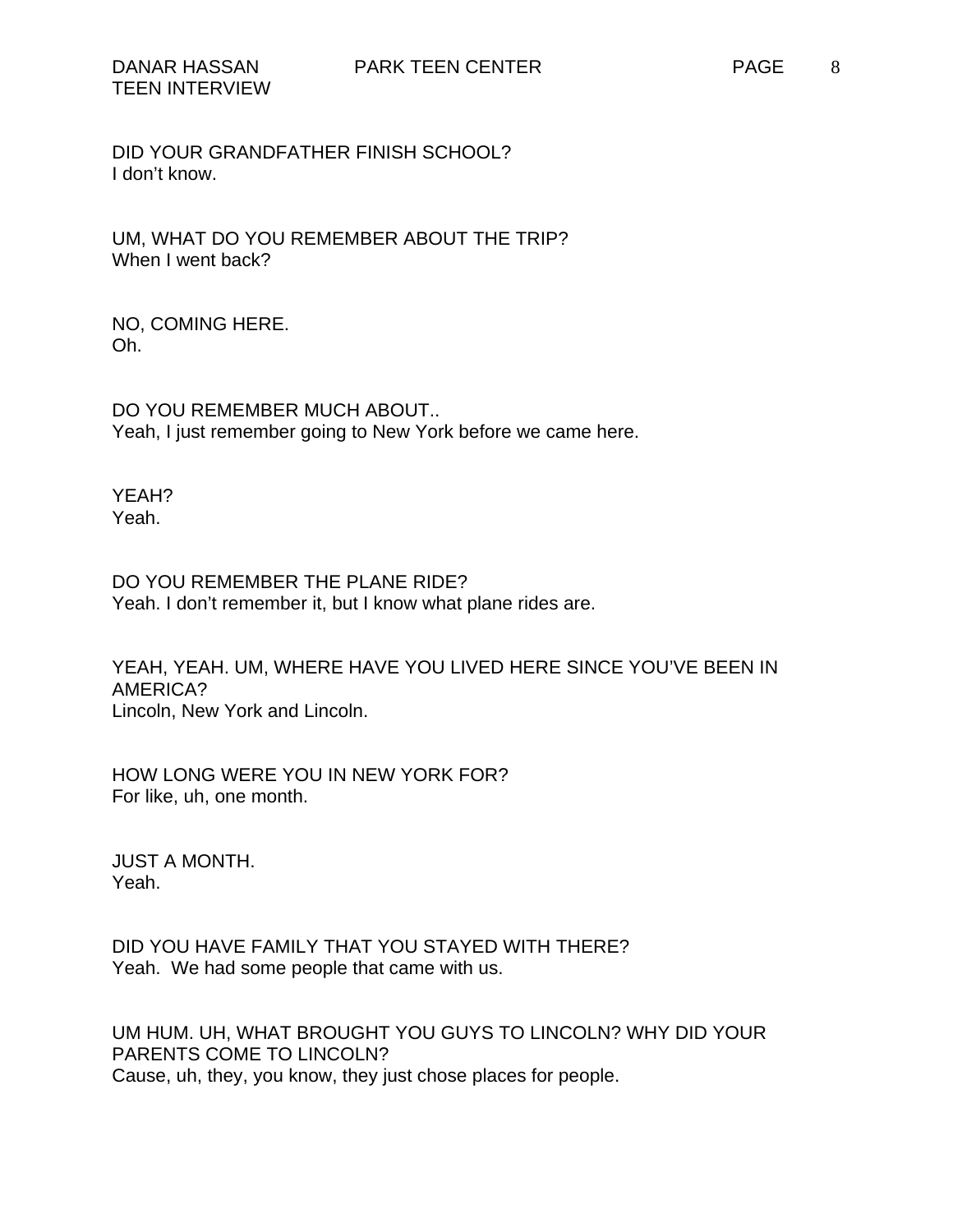OK, SO THE GOVERNMENT SAID (yeah) THIS IS WHERE YOU GUYS SHOULD BE. Yeah.

OK. UM, HOW DO YOU LIKE LINCOLN? It's OK.

HAVE YOU BEEN BACK TO VISIT IN IRAQ? Yeah.

WHEN DID YOU GO BACK? 2000.

2000. HOW OLD WERE YOU? Seven.

YOU WERE 7. SO WHAT DO YOU REMEMBER ABOUT THAT TRIP? Um, there were a lot of like, cause, you know, it was like during a holiday so there was like a lot of parties and stuff.

OH, WHAT HOLIDAY? Uh, I think it was Ramadan.

OK. SO WAS THAT A LOT OF FUN? Yeah.

DID YOU GET TO SEE A LOT OF FAMILY? Yeah.

WHAT DO YOU GUYS DO TO CELEBRATE?

Uh, we like have like (pounding in the background – inaud) a whole bunch of like people and we have like a whole bunch of food and stuff like that.

DO YOU GUYS CELEBRATE, UH, RAMADAN HERE? Uh, (inaud).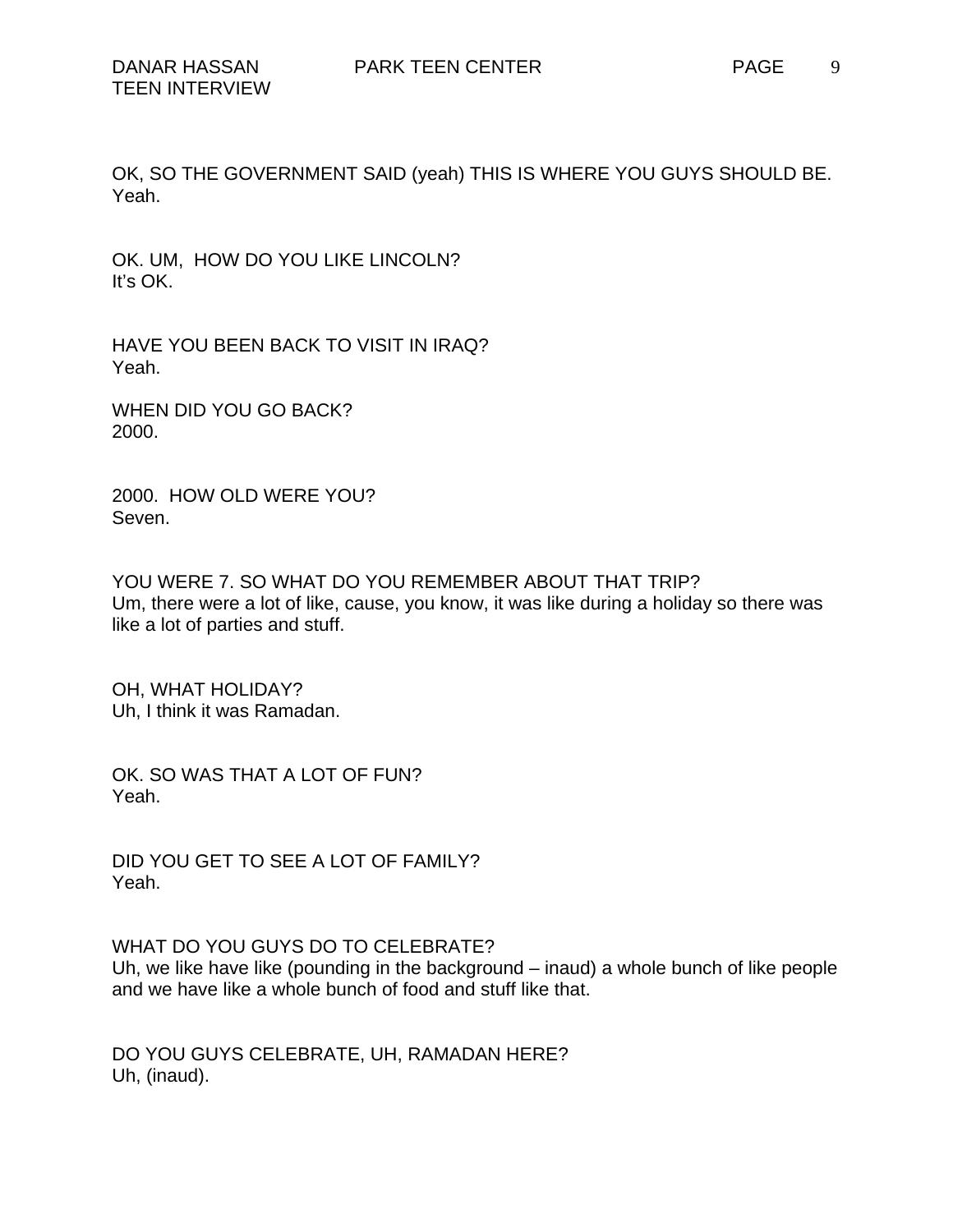NO? IS THAT WHY YOU WENT BACK?

Um, um, we had, we hadn't visit for a long time. We, it was just that we went back that day.

YEAH, AND IT JUST TURNED OUT TO BE A HOLIDAY. Yeah.

UM, WHAT LANGUAGE IS SPOKEN AT HOME? Um, we speak Kurdish, but sometimes, you know, we speak English too.

SO IT'S A MIX? Yeah.

WHAT ARE SOME THINGS THAT YOU GUYS DO HERE THAT WERE DONE THERE? Um, like when?

LIKE FOODS YOU EAT OR MUSIC YOU LISTEN TO OR TV THAT YOU WATCH? Same or different?

EITHER ONE

Uh, like once there is a food here like hand, you know hand food, but most of the food there is like, you know, you don't eat it with your hands.

HERE?

No. No, there. Its mostly like rice and stuff like that. Yeah. And, uh, most people didn't have like TV there. (inaud) most people use bikes, uh, (inaud).

YEAH. SO MOST PEOPLE USE BIKES THERE, AS COMPARED TO HERE WHERE… (yeah) WE DRIVE A LOT. (yeah) AS FAR AS… DO YOUR PARENTS DRIVE? Yeah.

UM, WHAT TV DO YOU WATCH HERE? What do you mean? Like cable?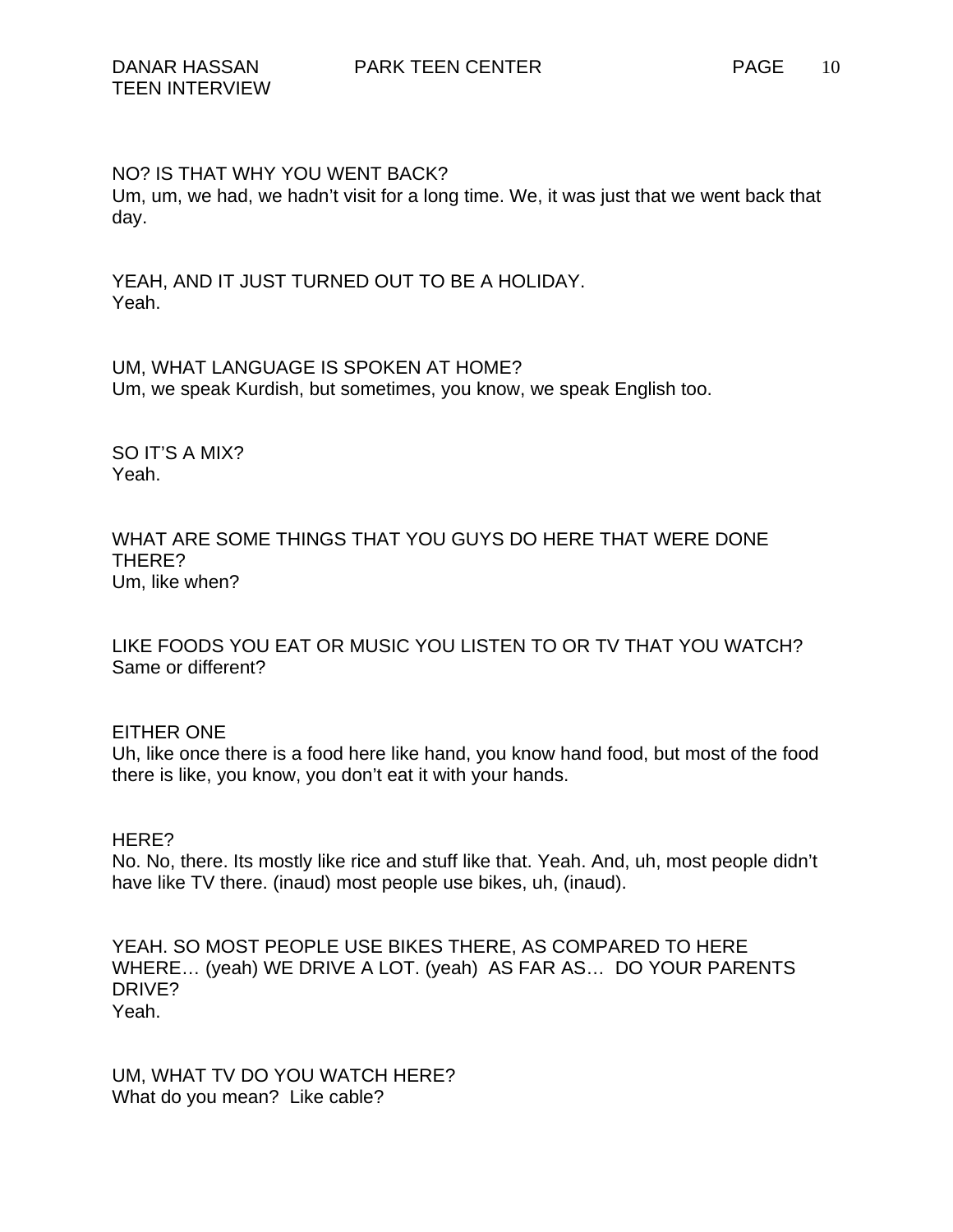YOU WATCH CABLE? Yeah.

WHAT'S YOUR FAVORITE SHOW? I don't know.

DO YOU GUYS EVER WATCH ANYTHING THAT'S, UM, ARABIC OR… Uh, we have a different kind of satellite. We have a Kurdish and like Arabic one. And we have like a regular one.

SO YOU STILL GET TO WATCH KURDISH TV? Yeah.

WHICH ONE DO YOU LIKE BETTER? American.

(LAUGH) WHY IS THAT? Cause it's just… I don't know.

WHY IS THAT? I don't know.

JUST CAUSE OF THE SHOWS? WHAT CHANNELS DO YOU NORMALLY WATCH FOR AMERICAN TV? Like, uh, I don't know what this show is called, but where like, you know, comedy cen-, oh, Comedy Central. Stuff like that. E-, ESPN. (ESPN?) Yeah.

YOU LIKE SPORTS. WHEN YOU WENT BACK TO VISIT, WAS THERE, UM, WAS THERE ACTIVITIES OR THINGS THAT YOU DID THERE FOR FUN? (pause) DID YOU GUYS PLAY SPORTS? Yeah, soccer.

YOU GUYS PLAYED SOCCER. Yeah.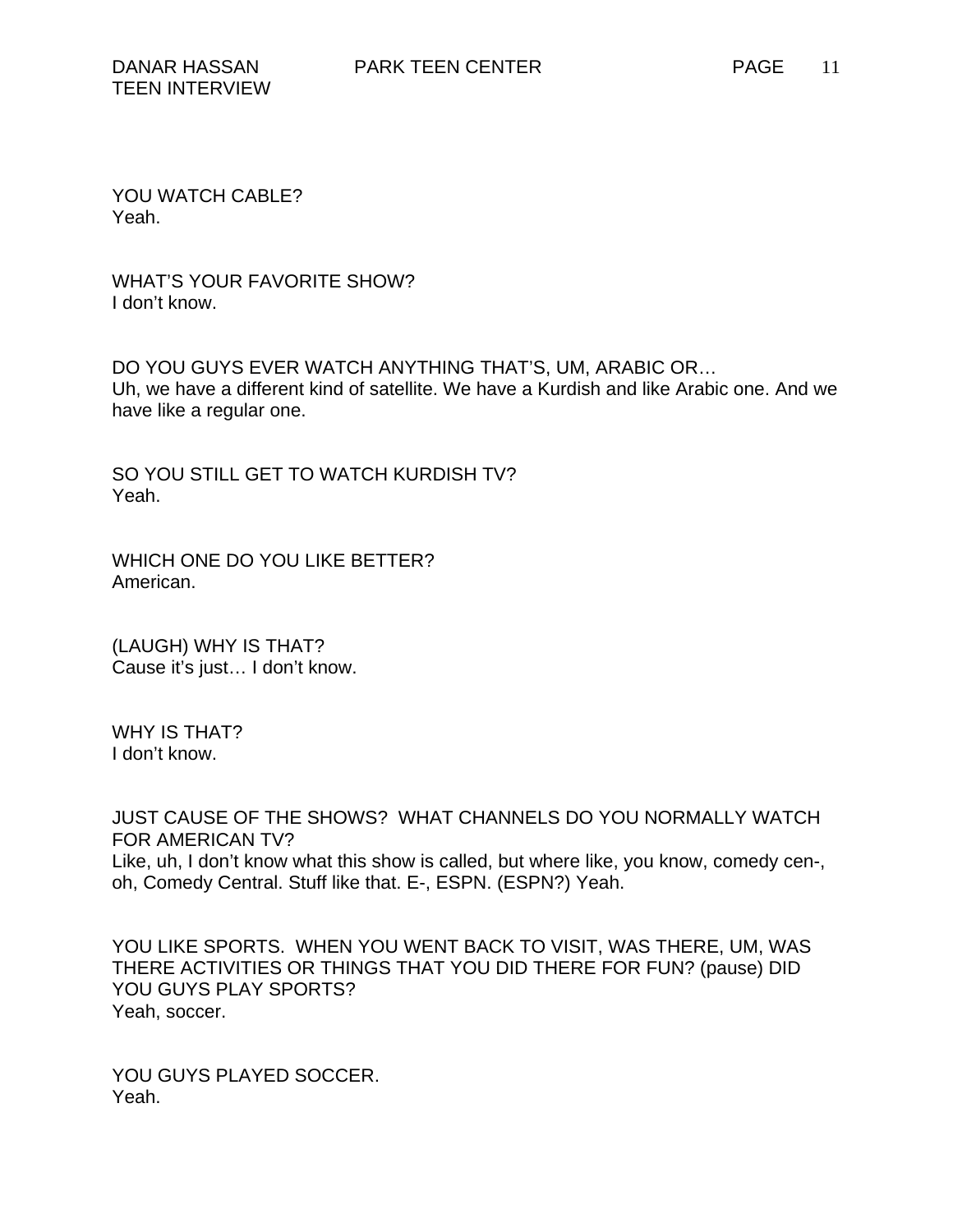DID YOU GUYS, UM, GO TO MOVIES, DO… No, not really.

DO YOU GUYS PLAY CARDS, BOARD GAMES… We had cards, yeah. There was board games.

JUST REGULAR STUFF. Yeah.

WHAT DO YOU DO HERE FOR FUN? Uh, during the summer I go swimming with friends.

DID YOU GO SWIMMING BACK THERE? Uh, no.

DID YOU GUYS HAVE PUBLIC POOLS? No. I don't know. Not, I haven't seen any, but I don't think so.

DO YOU GUYS GO SWIMMING? LIKE ARE THERE LAKES? Well there's lakes, but nobody goes swimming.

HUH. UM, WHAT TYPE OF MUSIC DO YOU LISTEN TO AT HOME? Um, Arabic (inaud) I guess. (inaud)

DO YOUR PARENTS STILL LISTEN TO TRADITIONAL? Yeah. Yeah. (YEAH. AND YOU LIKE THAT STUFF TOO) Yeah, kinda.

AND THEN YOU ALSO LISTEN TO AMERICAN MUSIC? Yeah.

UM, HAVE YOU EVER HAD TO TRANSLATE FOR FAMILY MEMBERS? My mom speaks English, so does my dad. So nah.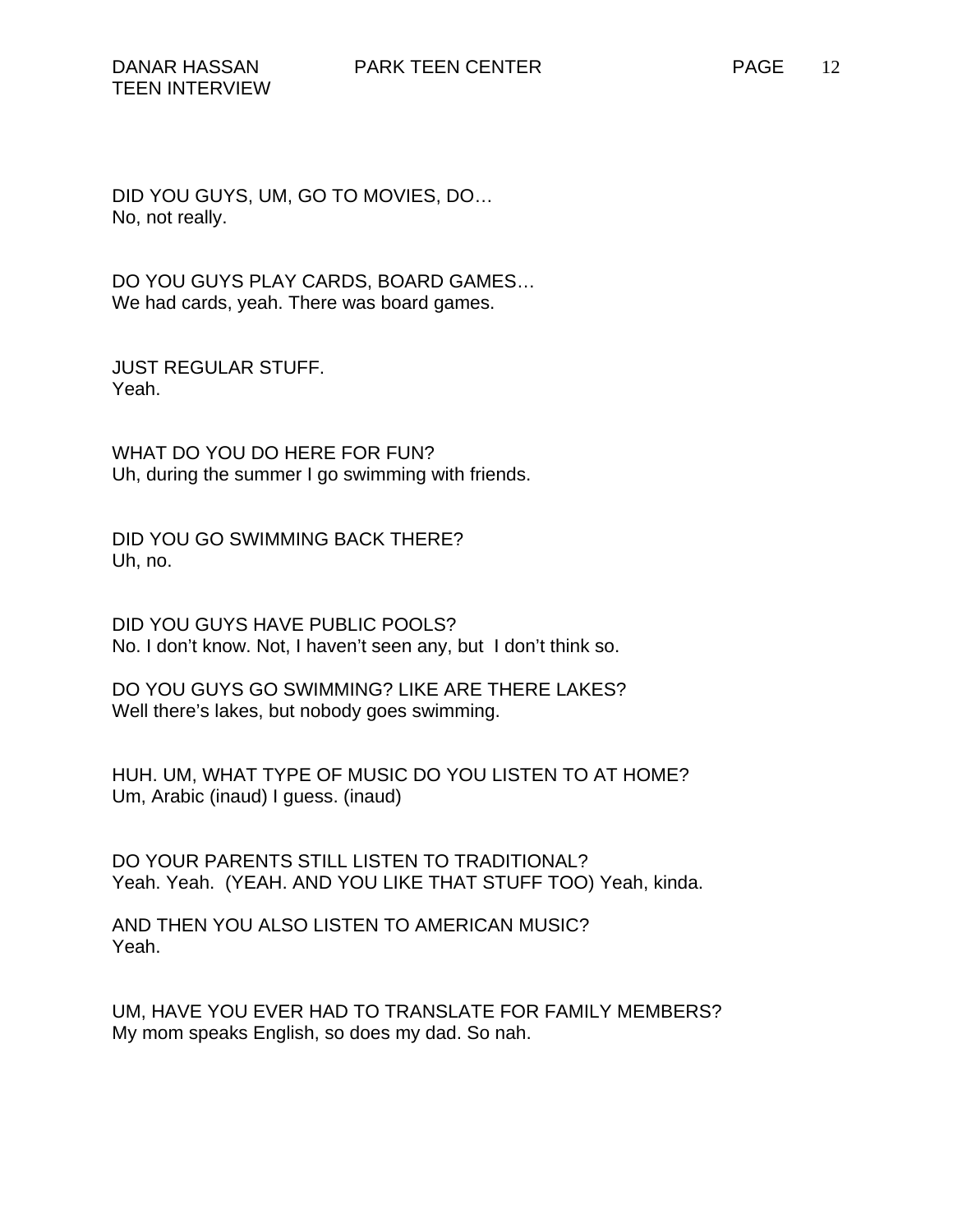HOW HAVE YOU LIKED GOING THROUGH ELL? It was easy.

HOW DO YOU FEEL OTHER KIDS TREAT YOU THAT YOU WENT THROUGH ELL? They don't care.

THEY DON'T CARE? Nah.

UM, DO THEY THINK IT'S COOL THAT YOU CAN SPEAK MORE, MORE THAN ONE LANGUAGE? Yeah. Yeah.

HOW DO YOU GUYS STAY IN TOUCH WITH FAMILY? Over the phone.

HOW OFTEN Like twice, three times, twice to three times.

SO YOU GET TO TALK TO YOUR FAMILY MEMBERS THERE? Yeah.

DO YOU GUYS EVER TALK ABOUT AMERICA? Uh, yeah.

WHAT DO THEY ASK YOU? Uh, how is it there and stuff like that.

WHAT DO YOU TELL THEM? OK.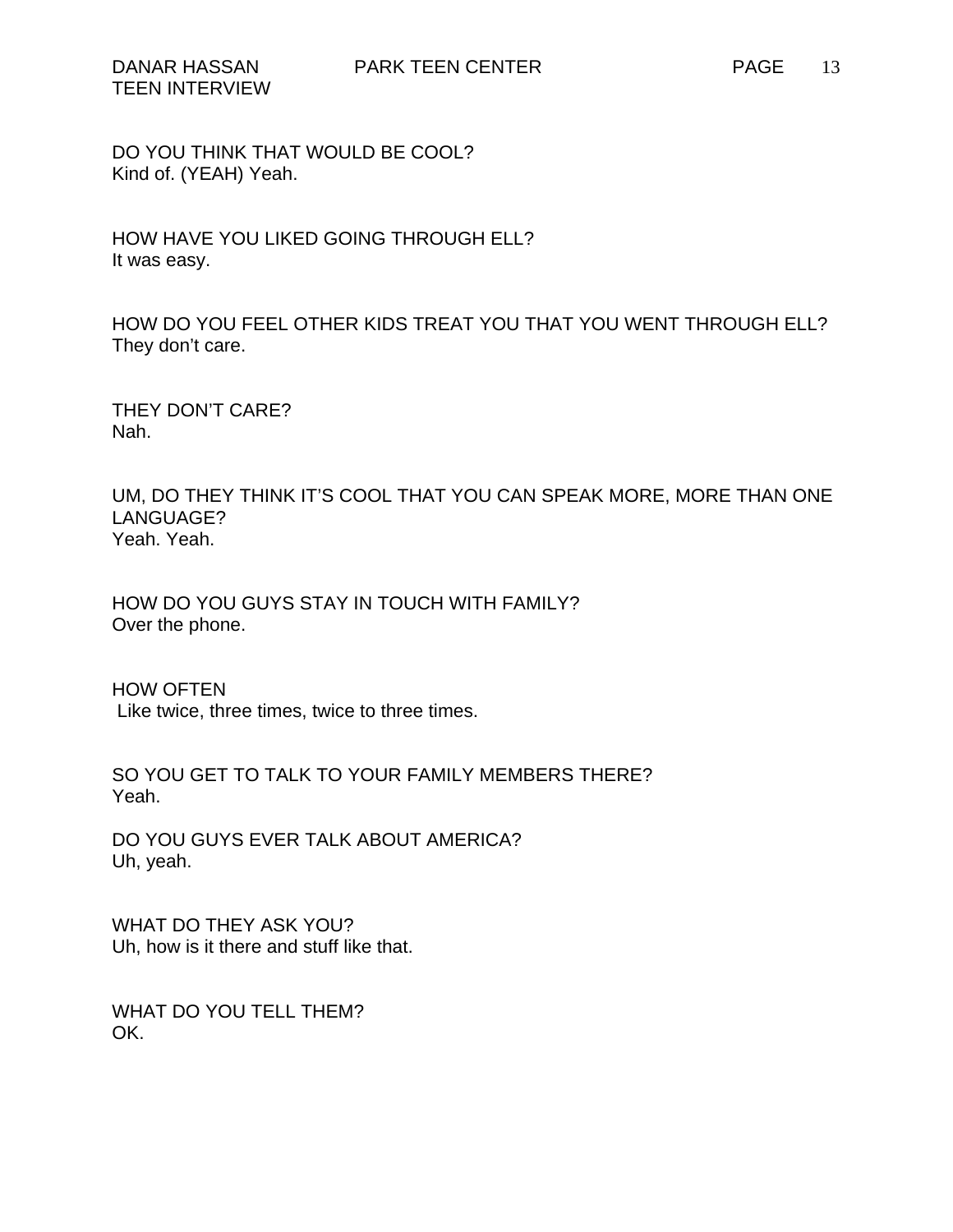THAT'S IT? I don't know, what should I tell them?

WHAT DO YOU TELL THEM? Nothing.

DO, DO YOU, DO THEY EVER ASK YOU LIKE WHAT YOU DO FOR FUN OR… No, not really.

DO THEY ASK YOU (PAUSE)… How is school?

DO THEY ASK YOU ABOUT SCHOOL? Yeah.

DO YOU GUYS TALK ABOUT SCHOOL? Yeah.

WHAT'S SCHOOL LIKE BACK THERE? DO THEY TELL YOU? There, there is like hitting there in school. (smile)

THEY HIT YOU IN SCHOOL THERE? (smile) Yeah. They do.

DO THEY LIKE SPANK EM ON THEIR BUTT OR…. No, hit em on their hand.

HIT EM ON THEIR HANDS? Yeah. (smile)

UM, (PAUSE) YOU KNOW, I WAS, I WAS IN A SCHOOL IN THE SECOND GRADE, UH, HERE IN AMERICA THEY USED TO DO THAT TOO. (smile) (I know) AND THEY USED TO PADDLE YOUR BUTT. AND I GOT PADDLED ON MY BUTT IN SECOND GRADE. AND SO, BUT THEN THEY STOPPED DOING THAT HERE. DO THEY TELL YOU THAT SCHOOL IS HARDER THERE OR...)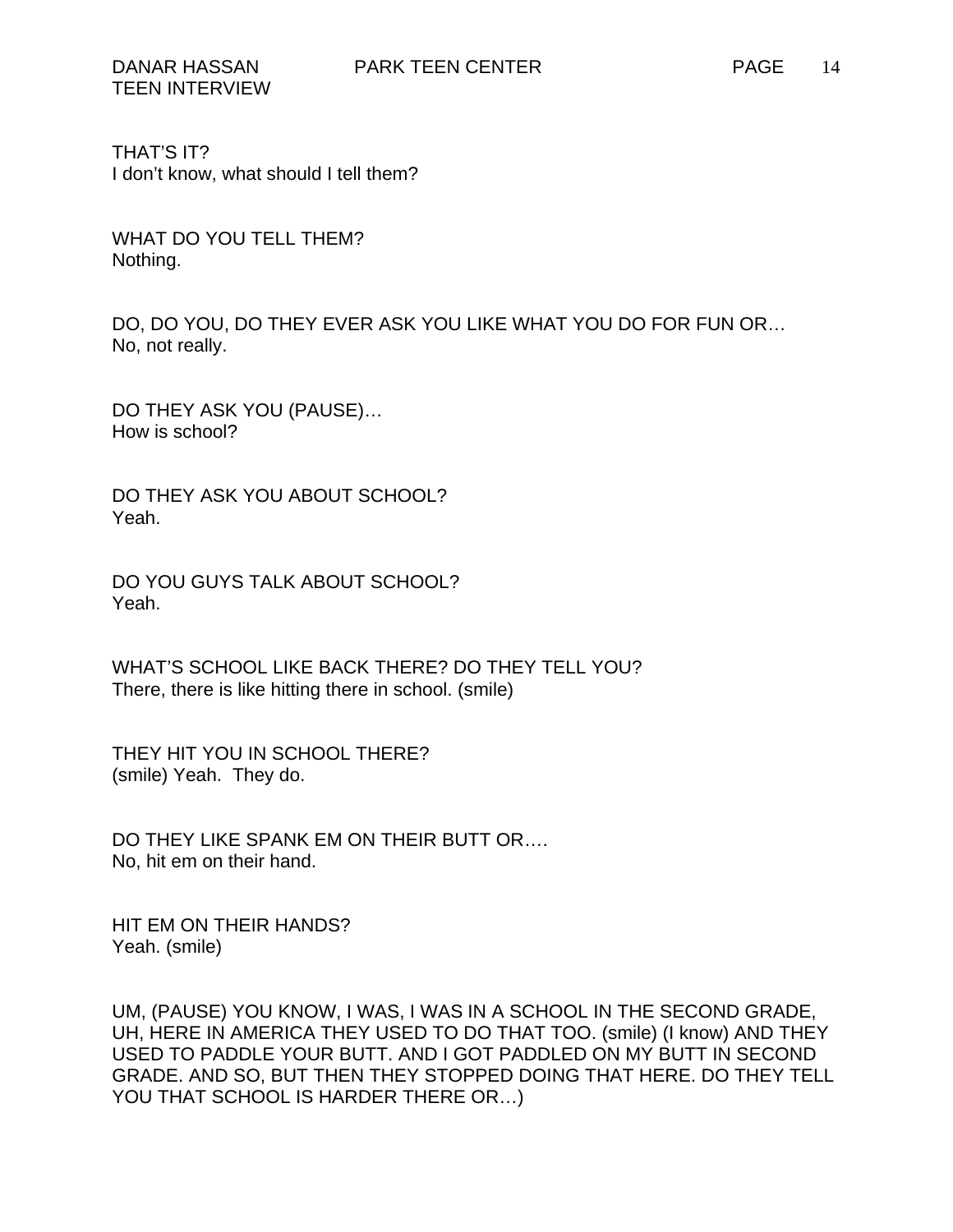It's like most kids like even if you're in twelfth grade, you might be like with a sixth grader in the room.

ALL IN THE SAME ROOM? Sometimes, yeah.

WOW. SO HOW MANY KIDS WILL BE IN A ROOM? I don't know. Like 30, 40…

SO THEY SAY ALL DIFFERENT GRADES (yeah) ARE MIXED TOGETHER.

WHAT ELSE DO THEY TELL YOU ABOUT THE SCHOOL? Um, it's small.

MAINLY BOYS, MAINLY GIRLS OR IS IT A GOOD MIX? Yeah. It's like, I don't know, I think it's both but I don't know. I never been to school there.

YEAH. WHAT DO YOU ASK THEM ABOUT THERE? What do you mean?

WHEN YOU TALK TO THEM ON THE PHONE? About what?

ABOUT SCHOOL. No, they ask me about school.

WHAT DO YOU TELL THEM ABOUT SCHOOL? It's OK. It's good. And like I have good grades here, yeah.

DO THEY ASK YOU LIKE WHAT SUBJECTS YOU HAVE? Yeah. No, I don't know.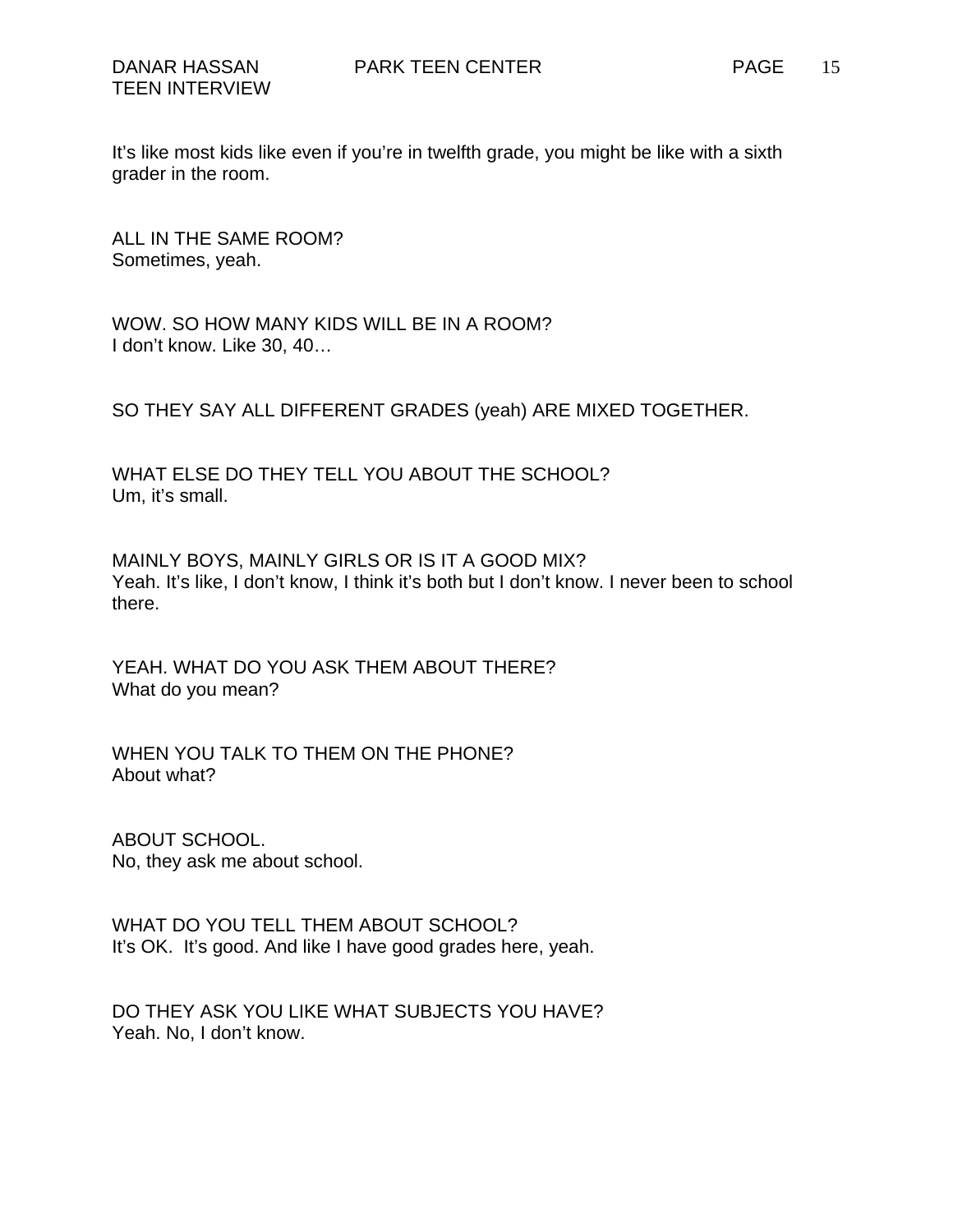YOU DON'T KNOW. Why are you asking me these questions? (smile)

BECAUSE IT'S AN INTERVIEW. (SMILE) UM, WOULD YOU, WOULD YOU SAY THAT YOUR FAMILY IS, HAS BECOME MORE AMERICAN SINCE THEY HAVE BEEN HERE? Kinda.

WELL IN WHAT WAYS? Uh, like, uh, we listen to like different music. We, uh, like wear American clothes. Like stuff like that. We eat American food.

DO YOU EAT FAST FOOD? Yeah.

LIKE WHAT'S YOUR FAVORITE FAST FOOD? (smile) I don't know. Taco Bell.

TACO BELL. (LAUGH) Which one is yours? (smile)

UH, SHOOT, I DON'T KNOW. MCDONALDS. (smile) BUT WE, I ALMOST NEVER, NEVER EAT OUT. AND SO, UH, BECAUSE IT'S SO BAD FOR YOU. BUT, UM, I LIKE THE MCRIBS. HAVE YOU HAD A MCRIB AT MCDONALDS? Yeah.

OH, I LOVE THOSE. I NEED LESS OF THEM. UM, WHAT CLOTHES WOULD YOU WEAR BACK IN… HOW, HOW WERE THE CLOTHES DIFFERENT? Well most, no, all of the schools you have to have a uniform. Uh, you have nicer clothes here. Yeah.

UM, SOMETIMES DOES IT FEEL, SOMETIMES DOES IT FEEL, UM, THAT YOU LEAD A DOUBLE LIFE? LIKE AT HOME YOU ARE KURDISH AND AT SCHOOL YOU ARE AMERICAN? Uh, kinda I guess.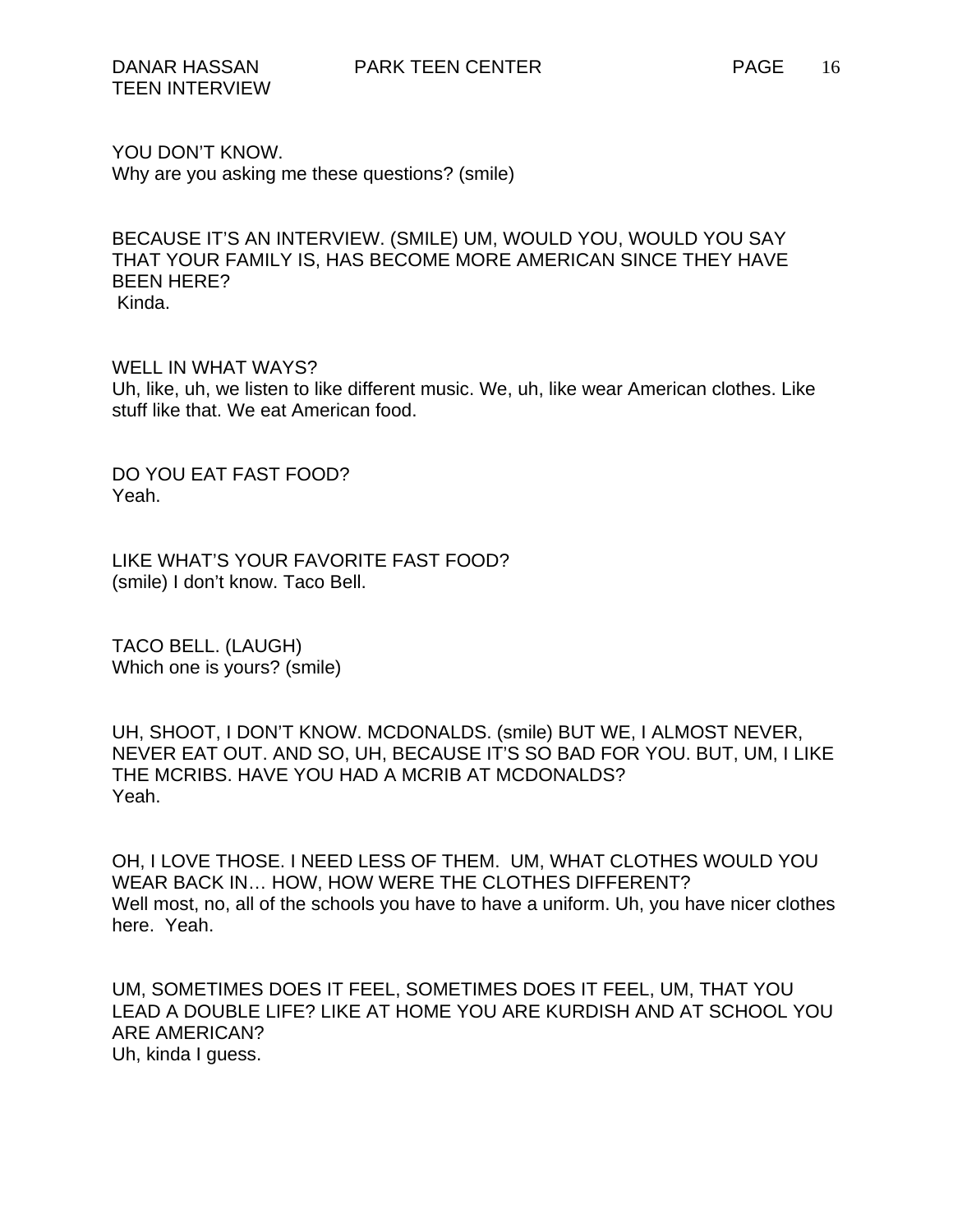## IN WHAT WAYS?

I don't know. Like there is different stuff at home and different stuff here.

ARE THERE THINGS YOU DO AT SCHOOL THAT YOU WOULDN'T, YOU'D NEVER DO AT HOME? Um, not really. Like what? (pause) I don't know, tell me some ideas and I'll tell you. (smile) (SMILE)

I DON'T KNOW. Alright, then don't ask me.

WELL (SMILE) I'M NOT AT YOUR HOUSE, I DON'T KNOW. (SMILE) THAT'S WHY I ASK. UM, IS THERE ANYTHING ELSE YOU COULD TELL ME ABOUT, ABOUT KURDISTAN? Not really.

DO YOU GUYS TALK ABOUT KURDISTAN AT HOME? Um, sometimes.

WHAT DO YOU GUYS TALK ABOUT? I don't know exactly. That's not what I thought you were gonna say; what do you guys talk about, what do you do… Like what?

WHAT DO YOU, WHAT DO YOU TALK ABOUT? Uh, how, how they, you know, how it is. If it's good, if the war is there or not. Yeah.

WHAT DO YOUR FAMILY MEMBERS, WHEN YOU TALK TO THEM, DO YOU TALK TO THEM ABOUT THE WAR AND WHAT'S GOING ON? They're not really involved cause, you know, the north is…. (UM HUM) But they talk about how like, you know, bad it is.

YEAH. Are we done?

WELL, WHAT ELSE CAN YOU TELL ME ABOUT KURDISTAN? What else do I have to tell you?